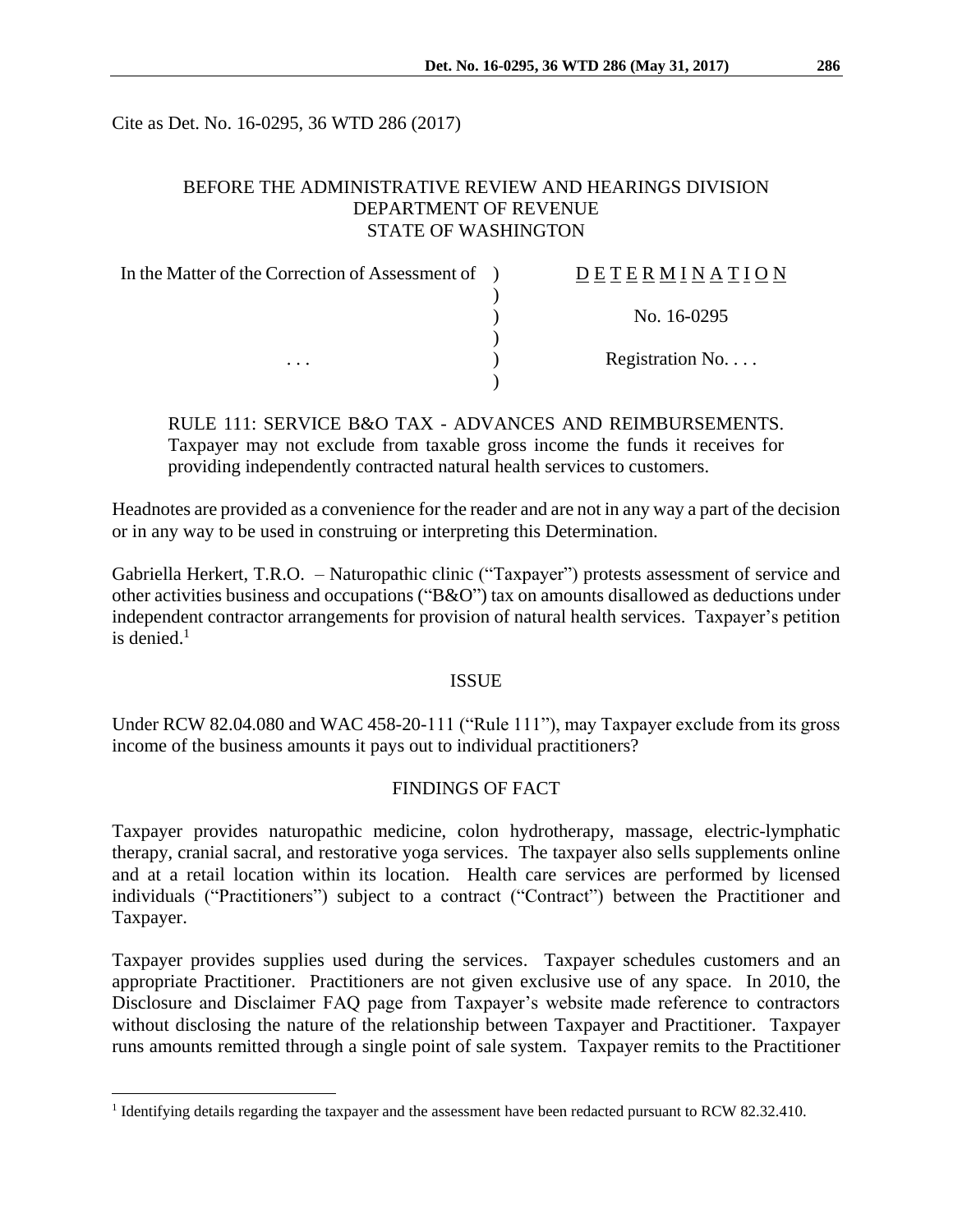the amount paid by the customer minus a percentage for "rent" of the space. Taxpayer reported the amount of "rent" as rental income on its federal income tax return.

Practitioners provide the services listed on Taxpayer's website. Practitioners use Taxpayer's products or provide their own and keep the area clean. Sometimes, Practitioners schedule customers, answer phones, or provide minimal administrative support to Taxpayer. Practitioners offer discounts. Amounts retained by Taxpayer as "rent" are unaffected by discounts offered by Practitioners. In the event a customer does not pay, Practitioner receives nothing.

Taxpayer was audited by the Department of Revenue's Audit Division ("Audit") for the period of January 1, 2011, through September 30, 2013, resulting in an assessment of  $\$\ldots$ .<sup>2</sup> Audit disallowed exclusions from service and other activities B&O tax of amounts paid to Practitioners for the provision of service reduced by cash and trade discounts. Audit reclassified rental income as service and other activities for B&O tax purposes, treating amounts Taxpayer called "rent" as licenses to use real estate, having concluded that Taxpayer merely granted Practitioners a right to use its real property without conferring exclusive control or dominion over the property. Taxpayer timely requested review of disallowed exclusions from income for amounts paid to Practitioners only. Taxpayer made no claim with respect to the reclassification of rental income.

#### ANALYSIS

Washington's B&O tax is imposed on every person "for the act or privilege of engaging in business activities" and applies to the gross income of the business. RCW 82.04.220. "Business" for B&O tax purposes includes "all activities engaged in with the object of gain, benefit, or advantage to the taxpayer or to another person or class, directly or indirectly." RCW 82.04.140. "Gross income of the business" similarly is broadly defined as follows:

[T]he value proceeding or accruing by reason of the transaction of the business engaged in and includes gross proceeds of sales, compensation for the rendition of services, gains realized from trading in stocks, bonds, or other evidences of indebtedness, interest, discount, rents, royalties, fees, commissions, dividends, and other emoluments however designated, all without any deduction on account of the cost of tangible property sold, the cost of materials used, labor costs, interest, discount, delivery costs, taxes, or any other expense whatsoever paid or accrued and without any deduction on account of losses.

RCW 82.04.080(1). The "value proceeding or accruing," in turn, is defined as "the consideration, whether money, credits, rights, or other property expressed in terms of money, actually received or accrued." RCW 82.04.090.

The Legislature "intended to impose the business and occupation tax upon virtually all business activities carried on within the state." *Simpson Inv. Co. v. Dep't of Revenue,* 141 Wn.2d 139, 149, 3 P.3d 741 (2000) (quoting *Time Oil Co. v. State*, 79 Wn.2d 143, 146, 483 P.2d 628 (1971)). Further, the B&O tax is not a tax on profit, net gain, capital gain, or sales "but a tax on the total

 $\overline{a}$ 

<sup>&</sup>lt;sup>2</sup> Document . . . includes retail sales tax credit of \$ . . . ; retailing B&O tax credit of \$ . . . ; service and other activities B&O tax  $\$\dots$ ; use tax of  $\$\dots$ ; and interest of  $\$\dots$ . No penalties were assessed.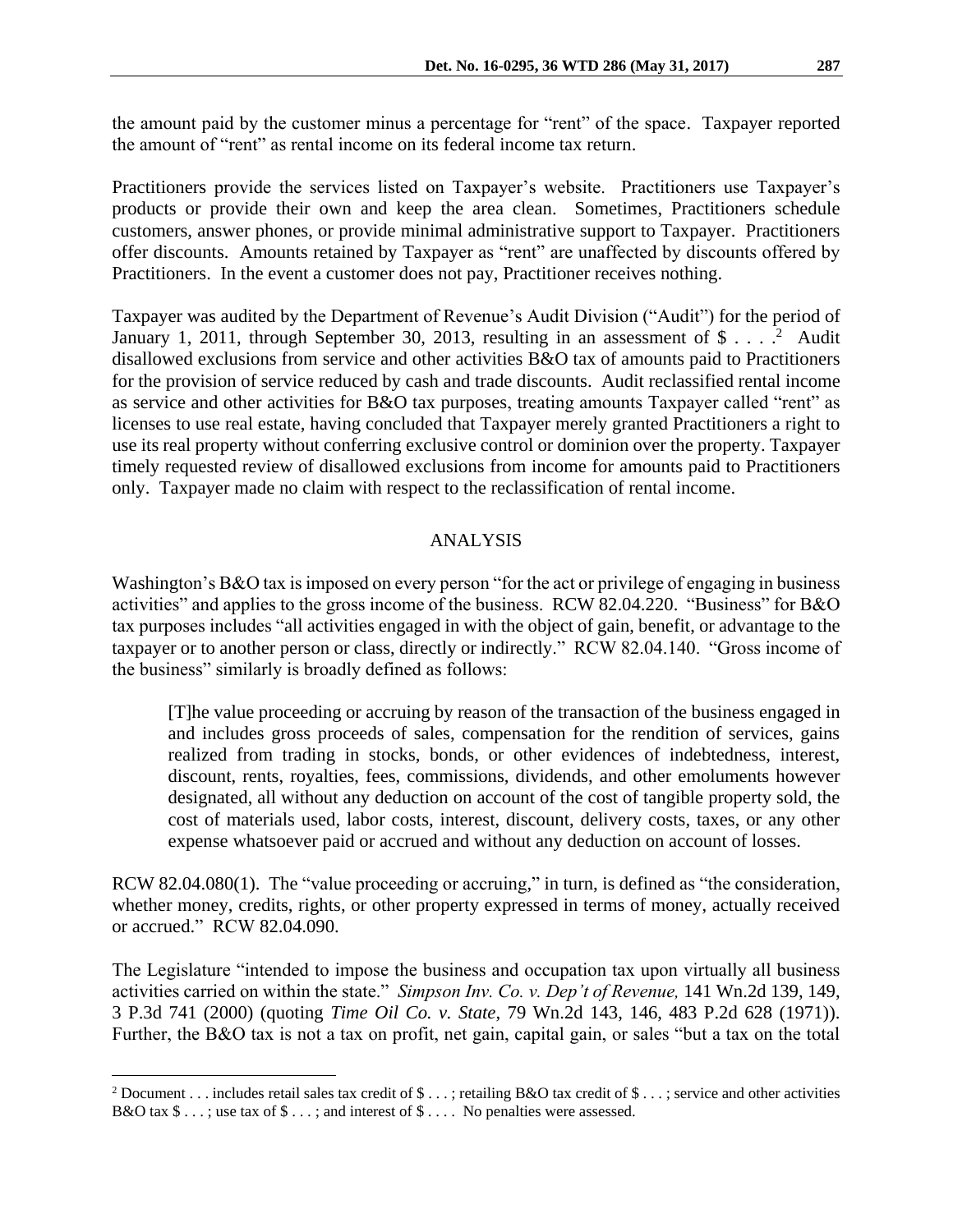money or money's worth received in the course of doing business." *Budget Rent-A-Car of Wash.- Oregon*, 81 Wn.2d 171, 172, 500 P.2d 764 (1972). In short, the B&O tax provisions "leave practically no business and commerce free of the business and occupation tax." *Id.* at 175.

RCW 82.04.080(1) makes clear that there are no deductions from "gross income of the business" of expenses, including specifically, "labor costs." *See also* Det. No. 99-223, 20 WTD 1 (2001). This is true regardless of whether the labor costs are being rendered by employees or independent contractors.<sup>3</sup> Washington taxes gross income of the business. Accordingly, Taxpayer cannot exclude any costs of doing business, unless there is some specific exclusion that is applicable.

We further note that Taxpayer has the burden of establishing its entitlement to any deduction or exemption from tax liability. *See Budget Rent-A-Car, Inc. v. Dep't of Revenue,* 81 Wn.2d 171, 174-75, 500 P.2d 764 (1972) ("Exemptions to the tax law must be narrowly construed. Taxation is the rule and exemption is the exception. Anyone claiming a benefit or deduction from a taxable category has the burden of showing that he qualifies for it."); *see also Lacey Nursing v. Dep't of Revenue,* 128 Wn.2d 40, 905 P.2d 338 (1995); *Port of Seattle v. State,* 101 Wn. App. 106, 1 P.3d 607 (2000); Det. No. 13-0279, 33 WTD 75 (2014).

While a taxpayer generally may not deduct its costs of business from the measure of its B&O tax, Rule 111 permits an exclusion from gross income for certain "advances" and "reimbursements" that a taxpayer receives solely in its capacity as an agent. Rule 111 provides, in part:

The words "advance" and "reimbursement" apply only when the customer or client alone is *liable for the payment* of the fees or costs and when the taxpayer making the payment has no personal liability therefor, either primarily or secondarily, other than as agent for the customer or client.

. . .

The foregoing is limited to cases wherein the taxpayer, as an incident to the business, undertakes, *on behalf of* the customer, guest or client, the payment of money, either upon an obligation owing by the customer, guest or client to a third person, or in procuring a service for the customer, guest or client which the taxpayer does not or cannot render and for which no liability attaches to the taxpayer. It does not apply to cases where the customer, guest or client makes advances to the taxpayer upon services to be rendered by the taxpayer or upon goods to be purchased by the taxpayer in carrying on the business in which the taxpayer engages.

(Emphasis added.)

 $\overline{a}$ 

Rule 111 defines "advance" as "money or credits received by a taxpayer from a customer or client with whom the taxpayer is *to pay costs or fees* for the customer or client." (Emphasis added).

<sup>&</sup>lt;sup>3</sup> Taxpayer stated that he sought advice from both the Department of Labor & Industries and the Employment Security Division in establishing Practitioners as independent contractors. While their status as independent contractors alters Taxpayer's responsibilities with respect to Practitioners' workers compensation coverage (L&I) and unemployment insurance (ESD), the distinction is irrelevant for B&O tax purposes.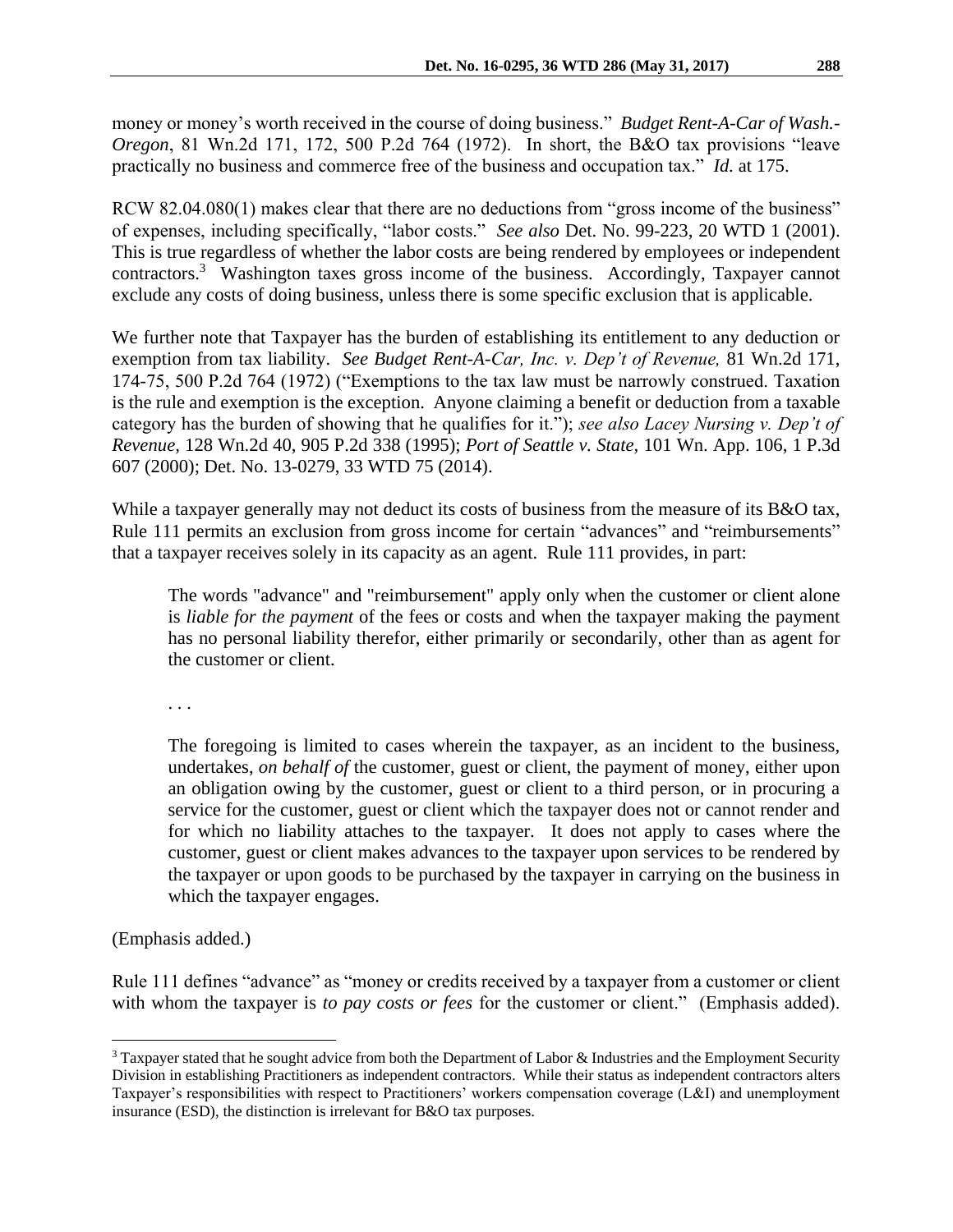Similarly, Rule 111 defines "reimbursement" as "money or credits received from a customer or client to repay the taxpayer for money or credits expended by the taxpayer *in payment of costs or fees* for the client." (Emphasis added). The clear language of both definitions requires that, for Rule 111 to apply, Taxpayer must be a client's or customer's agent for the purpose of *payment* to third parties; the only difference in Rule 111 between an "advance" and a "reimbursement" is the timing of the money received from the client for such payment.

Here, Taxpayer asserts that it acted as a collection agent for Practitioners and that the funds collected were money owed to Practitioners for services they performed. Under such a creditor/debtor theory, the taxpayer must be an agent for Practitioners, the patients must expressly agree to purchase the services from Practitioners and not from Taxpayer, and Taxpayer must not be liable to Practitioners for the collected funds other than as an agent.

Rule 111 requires the existence of a true agency relationship between the client and the taxpayer. *Washington Imaging Services, LLC v. Dep't of Revenue,* 171 Wn.2d 548, 252 P.3d 885 (2011). Agency requires a factual determination that both parties consented to the agency relationship and that the principal exercised control over the agent. *Id.*; *see also Nordstrom Credit, Inc. v. Dep't of Revenue,* 120 Wn.2d 935, 941, 835 P.2d 1331 (1993); Det. No. 05-0206E, 25 WTD 72 (2006); Det. No. 03-0128, 24 WTD 168 (2005). The *Washington Imaging* court emphasized that "The proper focus is on the facts and whether they show a true agency relationship that requires payment to a third party on behalf of the recipient (e.g., client or patient) paying for the goods or services." *Washington Imaging*, 171 Wn.2d at 565.

The basic requirements for a collecting agent were discussed in *Washington Imaging*, 171 Wn.2d at 548, 252 P.3d at 889, where the court commented:

*The agreement also declares that Washington Imaging acts as a collection agent for Overlake***.** Washington Imaging contends that because it acted only as a collection agent, the amounts it received from patients that were paid to Overlake do not constitute its own income, but rather Overlake's income.

For Washington Imaging to prevail on the argument that it acted only as a collection agent of Overlake, it must have collected money owed to Overlake. But the patients contracted solely with Washington Imaging to pay for medical imaging services and have no separate obligation to Overlake. The patient registration form, Washington Imaging's contracts with patients' insurers, and the bills that Washington Imaging sent to patients all establish that patients owed payment only to Washington Imaging, not Overlake. Therefore, regardless of what the contract between Washington Imaging and Overlake states, for purposes of its B & O tax liability, Washington Imaging was not acting as an agent of Overlake collecting payments owed by the patients to Overlake. *There is no evidence at all that the patients owed money to Overlake or that Washington Imaging collected money owed to Overlake.* Therefore, based on the undisputed facts we reject Washington Imaging's argument that it acted only as a collection agency and the amounts paid by patients were not its own income.

(Emphasis added.)